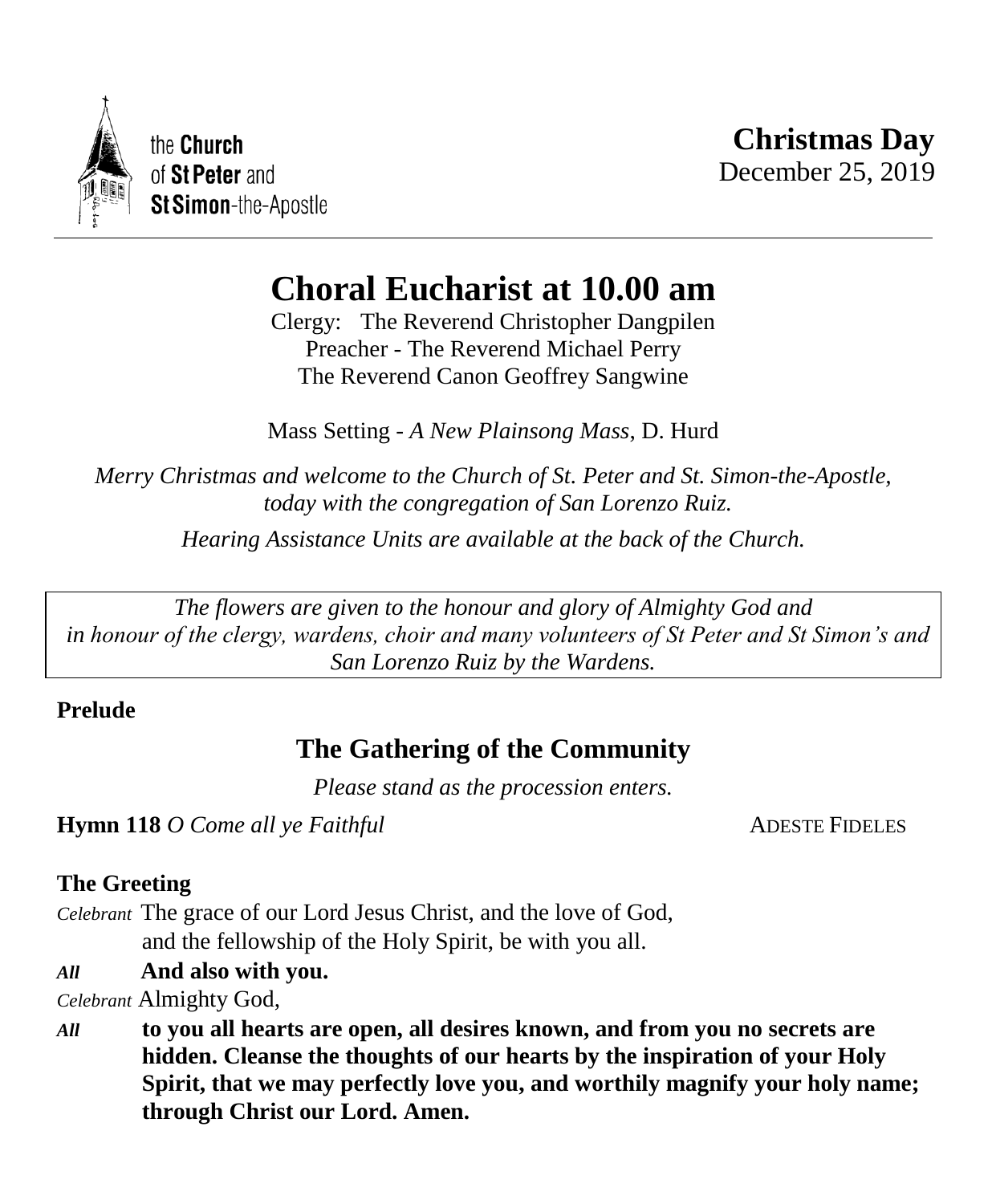$\bullet$   $\bullet$  $\bullet$  $\bullet$  $^{\circ}$   $^{\circ}$  $\bullet$  $\sigma$  $\overline{\mathfrak{o}}$ Glo-ry to God in the high - est, and peace to his peo-ple on earth.  $\bullet$  $\sigma$  $\bullet$  $\bullet$  $\sigma$  $\bullet$  $\bullet$ al-might-y God and Fa - ther, heav- en -  $ly$  king, Lord God,  $\sigma$  $\overline{\rho}$ wor-ship you, we give you thanks, we praise you for your glo - ry. we  $\bullet \bullet \bullet \bullet \bullet \bullet$  $0$  $\bullet$   $\bullet$   $\circ$  $\circ$  $\overline{\mathcal{O}}$ Lord Je-sus Christ, on-ly Son of the Fa-ther, Lord God, Lamb of God,  $\sigma$ you take a - way the sin of the world: have mer-cy on us;  $\circ$   $\circ$  $\bullet$  0  $\overline{\mathfrak{o}}$ you are sea-ted at the right hand of the Fa - ther: re-ceive our prayer.  $\circ$  $\bullet$   $\bullet$ For you a-lone are the Ho-ly One, you a-lone are the Lord,  $\overline{\ }$  $\bullet \bullet \bullet \bullet \bullet$  $\bullet$   $\circ$   $\circ$  $\sigma$  $\sigma$  $\bullet$ you a-lone are the Most High, Je - sus Christ, with the Ho-ly Spir - it,  $\bullet$  $\bullet$  $\overline{\phantom{a}}$  $\overline{o}$ in the glo-ry of God the Fa - ther. A men.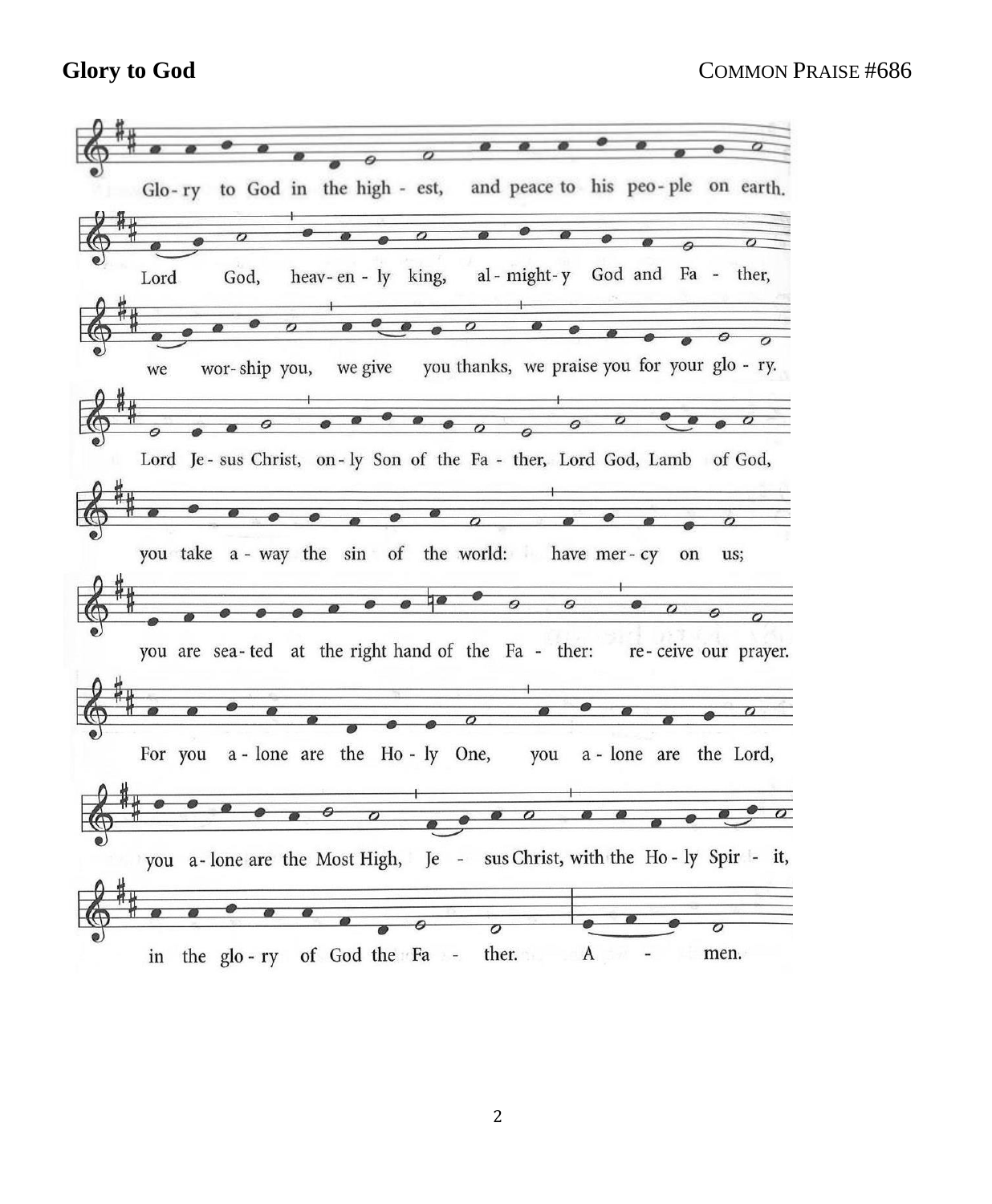# **Collect of the Day**

*Celebrant* Almighty God, you wonderfully created and yet more wonderfully restored our human nature. May we share the divine life of your Son Jesus Christ, who humbled himself to share our humanity, and now lives and reigns with you and the Holy Spirit, one God, now and for ever. **Amen.** 

*Please be seated.*

# **The Proclamation of the Word**

**First Lesson** *Isaiah 52:7-10*

*Reader:* A reading from the Prophet Isaiah. Read by Joy Quan Lee

How beautiful upon the mountains are the feet of the messenger who announces peace, who brings good news, who announces salvation, who says to Zion, "Your God reigns." Listen! Your sentinels lift up their voices, together they sing for joy; for in plain sight they see the return of the Lord to Zion. Break forth together into singing, you ruins of Jerusalem; for the Lord has comforted his people, he has redeemed Jerusalem. The Lord has bared his holy arm before the eyes of all the nations; and all the ends of the earth shall see the salvation of our God.

*Reader* The word of the Lord. *All* **Thanks be to God.**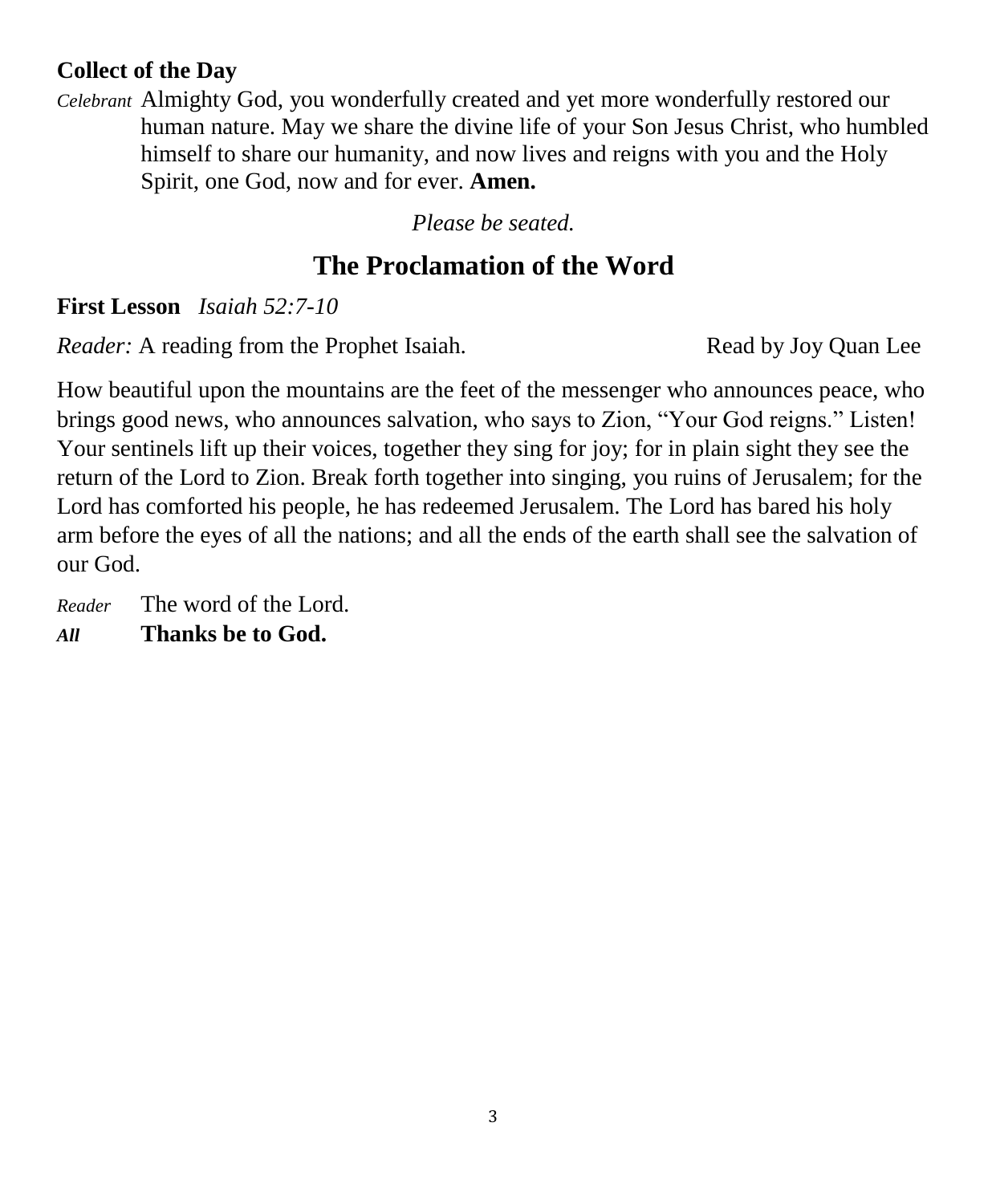**Psalm 98** *Please join with the Cantor in singing the refrain. Remain seated.*



Sing to the Lord | a new song, For he has done mar | vellous things: With his own right hand and with his | holy arm, He has brought de | liverance. *Refrain*

*Refrain All the ends of the earth have seen the salvation of our God.*

The Lord has made known his | righteous love, In the sight of  $\vert$  all the nations, And his faithful | ness and truth Toward the house of | Is-ra-el. *Refrain*

All the ends of the | earth have seen, The salvation | of our God: Let all the world be  $|$  glad in him, Sing, rejoice and | give him thanks. *Refrain*

Let music sound up  $|$  on the harp, Let psalms be offered | to his praise: With trumpets and with | songs of joy Shout the praise of | God our King. *Refrain*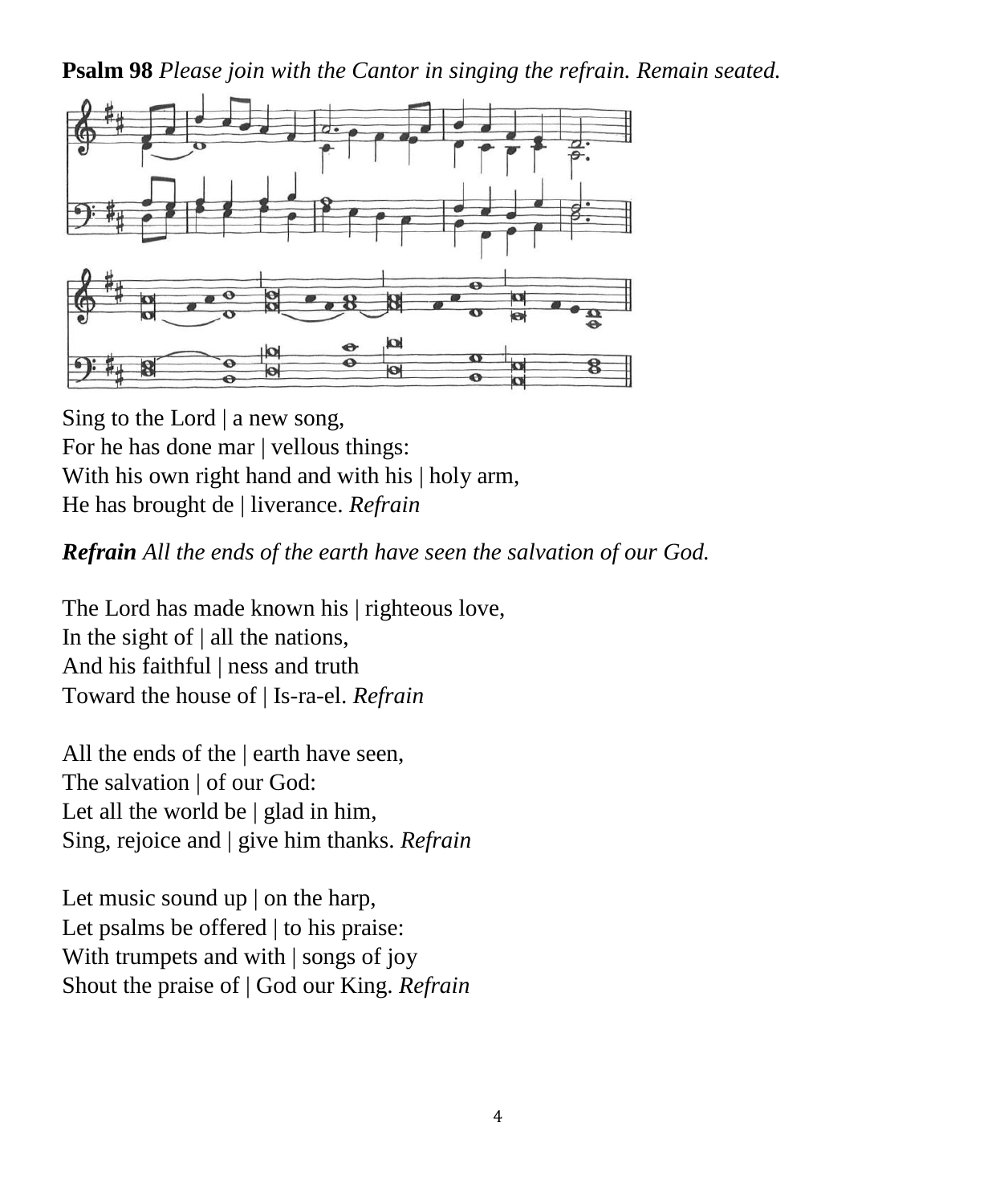# **Second Lesson** Hebrews 1.1-12 Read by David Carrington

*Reader:* A reading from the Epistle to the Hebrews.

Long ago God spoke to our ancestors in many and various ways by the prophets, but in these last days he has spoken to us by a Son, whom he appointed heir of all things, through whom he also created the worlds. He is the reflection of God's glory and the exact imprint of God's very being, and he sustains all things by his powerful word. When he had made purification for sins, he sat down at the right hand of the Majesty on high, having become as much superior to angels as the name he has inherited is more excellent than theirs. For to which of the angels did God ever say, "You are my Son; today I have begotten you"? Or again, "I will be his Father, and he will be my Son"? And again, when he brings the firstborn into the world, he says, "Let all God's angels worship him." Of the angels he says, "He makes his angels winds, and his servants flames of fire." But of the Son he says, "Your throne, O God, is forever and ever, and the righteous sceptre is the sceptre of your kingdom. You have loved righteousness and hated wickedness; therefore God, your God, has anointed you with the oil of gladness beyond your companions." And, "In the beginning, Lord, you founded the earth, and the heavens are the work of your hands; they will perish, but you remain; they will all wear out like clothing; like a cloak you will roll them up, and like clothing they will be changed. But you are the same, and your years will never end."

*Reader* The word of the Lord. *All* **Thanks be to God.**

**Hymn 153 verses 1-2** *Good Christians All Rejoice* IN DULCI JUBLIO *Please stand and turn to face the Gospel as it is read in the centre aisle.*

**The Holy Gospel** John 1.1-14*Please remain standing.*

*Gospeller* The Lord be with you.

*All* **And also with you.**

*Gospeller* The Holy Gospel of our Lord Jesus Christ according to St. John.

*All* **Glory to you, Lord Jesus Christ.**

In the beginning was the Word, and the Word was with God, and the Word was God. He was in the beginning with God. All things came into being through him, and without him not one thing came into being. What has come into being in him was life, and the life was the light of all people. The light shines in the darkness, and the darkness did not overcome it. There was a man sent from God, whose name was John. He came as a witness to testify to the light, so that all might believe through him. He himself was not the light, but he came to testify to the light.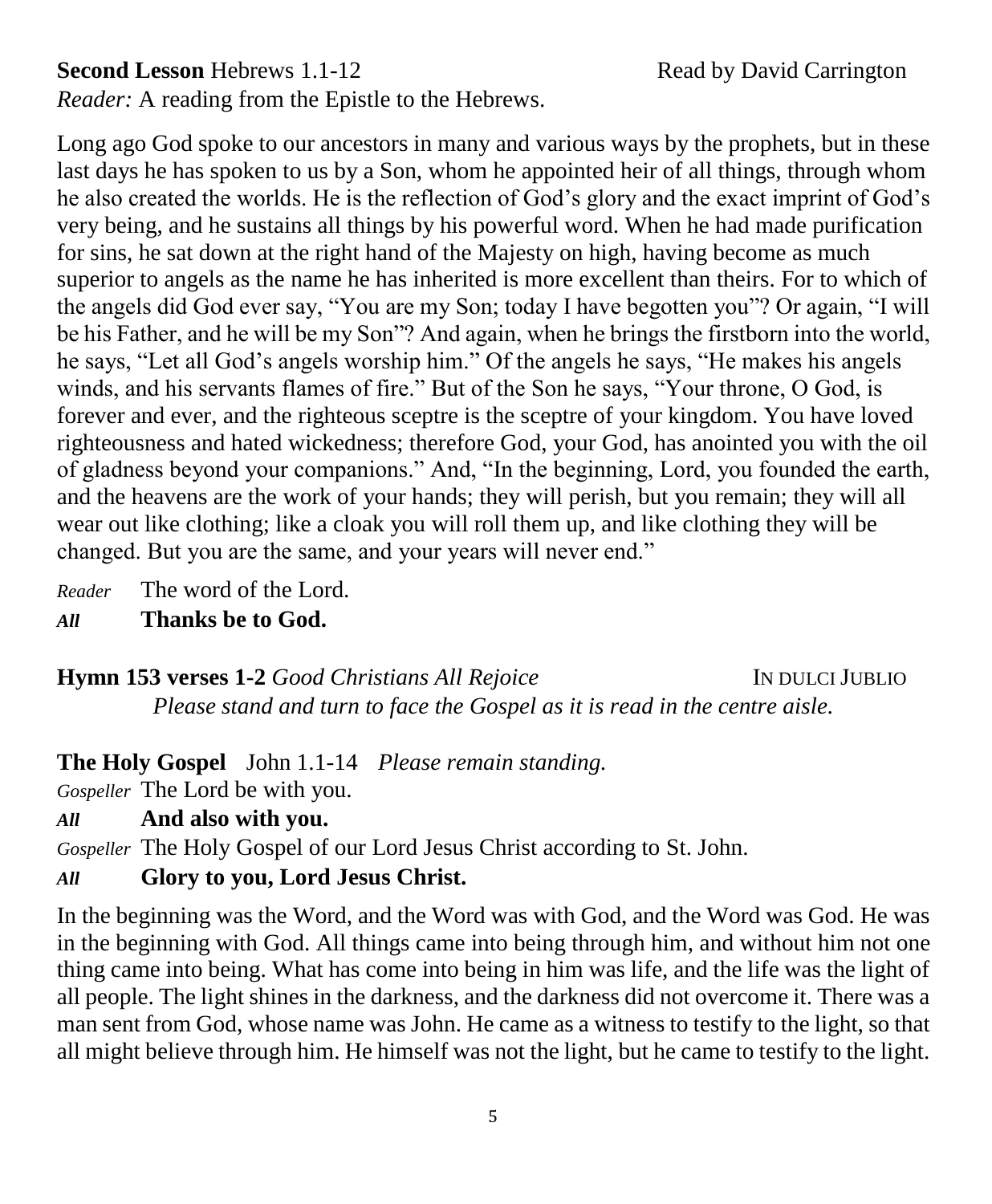The true light, which enlightens everyone, was coming into the world. He was in the world, and the world came into being through him; yet the world did not know him. He came to what was his own, and his own people did not accept him. But to all who received him, who believed in his name, he gave power to become children of God, who were born, not of blood or of the will of the flesh or of the will of man, but of God. And the Word became flesh and lived among us, and we have seen his glory, the glory as of a father's only son, full of grace and truth.

*Gospeller* The Gospel of Christ. *All* **Praise to you, Lord Jesus Christ.**

# **Hymn 153 verse 3**

# **Homily**

#### **Nicene Creed -** *Please stand.*

*Celebrant* Let us confess our faith, as we say,

*All* **We believe in one God, the Father, the Almighty, maker of heaven and earth, of all that is, seen and unseen. We believe in one Lord, Jesus Christ, the only Son of God, eternally begotten of the Father, God from God, Light from Light, true God from true God, begotten, not made, of one being with the Father. Through him all things were made. For us and for our salvation he came down from heaven: by the power of the Holy Spirit he became incarnate from the Virgin Mary, and was made man. For our sake he was crucified under Pontius** 

**Pilate; he suffered death and was buried. On the third day he rose again in accordance with the scriptures; he ascended into heaven and is seated at the right hand of the Father. He will come again in glory to judge the living and the dead, and his kingdom will have no end. We believe in the Holy Spirit, the Lord, the giver of life, who proceeds from the Father. With the Father and the Son he is worshipped and glorified. He has spoken through the prophets. We believe in one holy catholic and apostolic Church. We acknowledge one baptism for the forgiveness of sins. We look for the resurrection of the dead, and the life of the world to come. Amen.**

**Prayers of the People** *Please kneel or stand.*

*Response* **Lord, grant us peace.**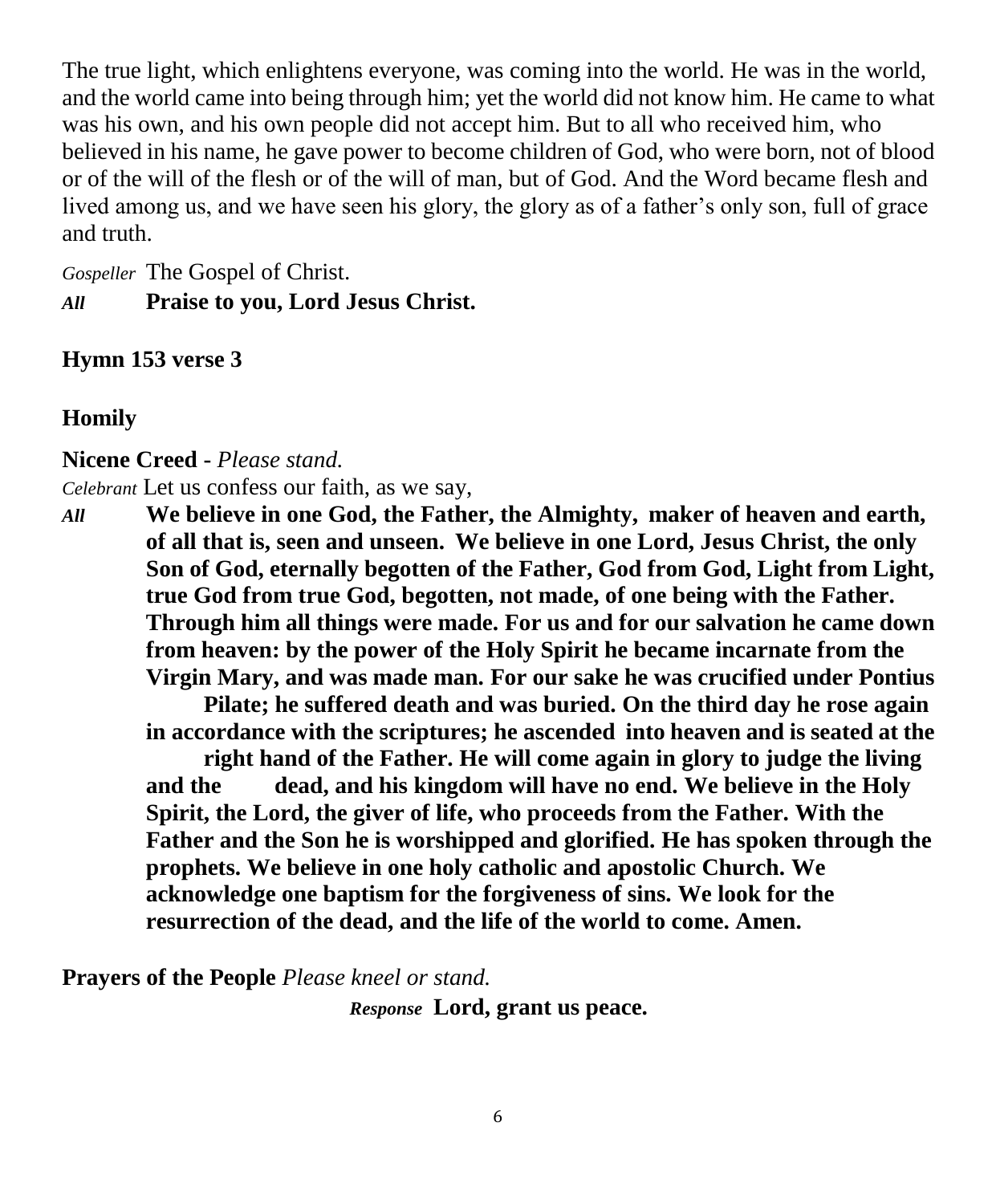# **Invitation, Confession and Absolution**

*Celebrant* Dear friends in Christ, God is steadfast in love and infinite in mercy; welcoming sinners and inviting us to this table. Let us confess our sins, confident in God's forgiveness.

*Silence is kept. You are invited to kneel.*

*Celebrant* Most merciful God,

*All* **we confess that we have sinned against you in thought, word, and deed, by what we have done, and by what we have left undone. We have not loved you with our whole heart; we have not loved our neighbours as ourselves. We are truly sorry and we humbly repent. For the sake of your Son Jesus Christ, have mercy on us and forgive us, that we may delight in your will, and walk in your ways, to the glory of your name. Amen.** *Celebrant* Almighty God have mercy upon you, pardon and deliver you from all your sins,

confirm and strengthen you in all goodness, and keep you in eternal life; through Jesus Christ our Lord. **Amen.**

*You are invited to stand.*

#### **The Peace**

*Celebrant* The peace of the Lord be always with you.

*All* **And also with you.**

*We invite you to share a sign of peace with those near you – a handshake, slight bow or other form of greeting. Please respect those who wish not to shake hands.*

# **Celebration of the Eucharist**

**Hymn 146** *Twas in the Moon of Wintertime* UNE JEUNE PUCELLE

#### **Prayer over the Gifts & Great Thanksgiving**

*Celebrant* God of peace, your Son Jesus Christ has reconciled us to you. May all we offer you today renew us as members of your household. We ask this in his name. **Amen.**

*Celebrant* The Lord be with you.

*People* **And also with you.**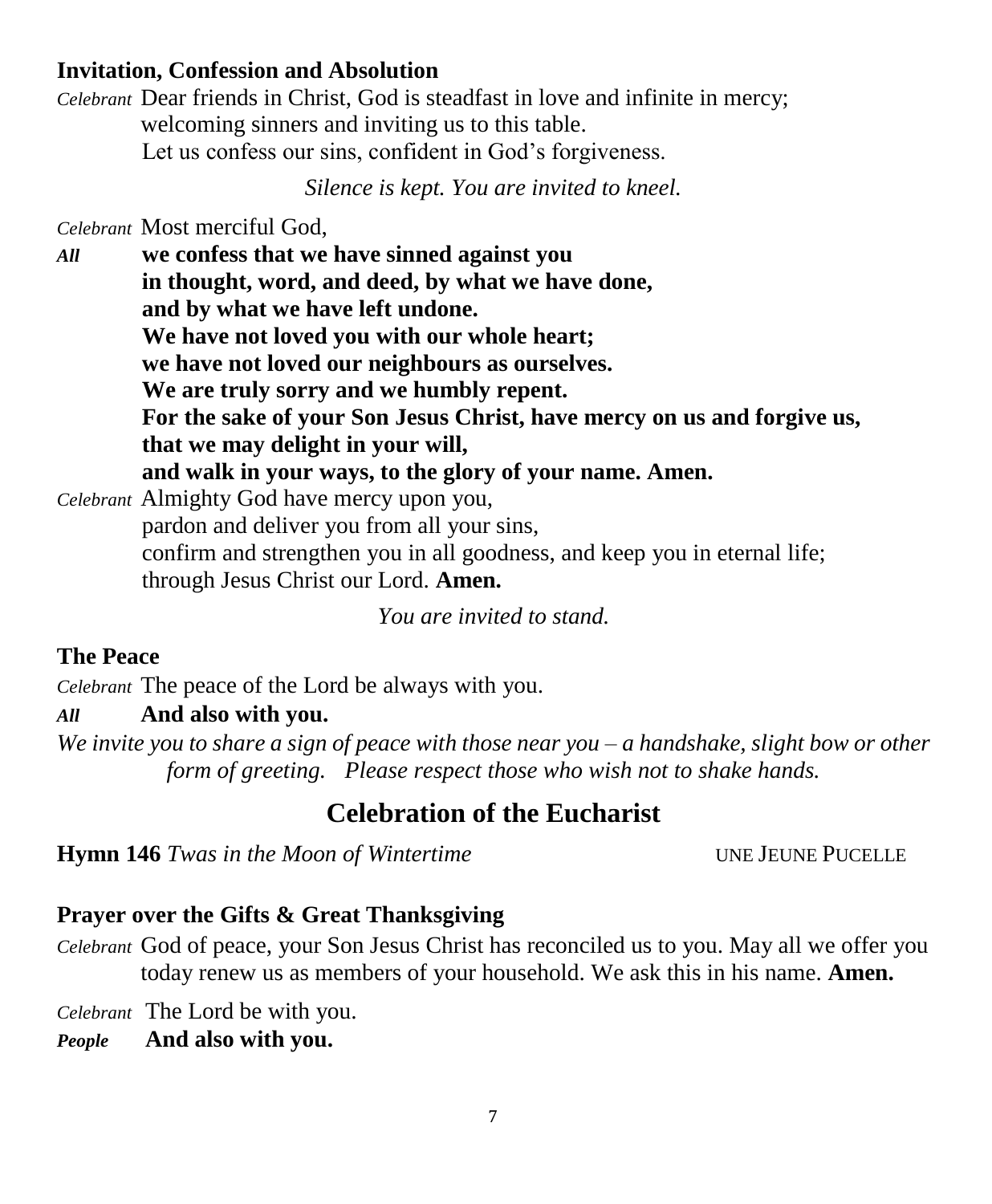*Celebrant* Lift up your hearts.

*People* **We lift them to the Lord.**

*Celebrant* Let us give thanks to the Lord our God.

*People* **It is right to give our thanks and praise.**

*Celebrant* Blessed are you, gracious God, creator of heaven and earth; we give you thanks and praise through Jesus Christ our Lord, who in the mystery of his incarnation was made perfect man of the flesh of the Virgin Mary his mother; in him we have seen a new and radiant vision of your glory. Therefore with all the angels of heaven, we lift our voices and sing our joyful hymn of praise to proclaim the glory of your name.



# *The Celebrant continues*

We give thanks to you, Lord our God, for the goodness and love you have made known to us in creation; in calling Israel to be your people; in your Word spoken through the prophets; and above all in the Word made flesh, Jesus your Son. For in these last days you sent him to be incarnate from the Virgin Mary, to be the Saviour and Redeemer of the world. In him, you have delivered us from evil, and made us worthy to stand before you. In him, you have brought us out of error into truth, out of sin into righteousness, out of death into life. On the night he was handed over to suffering and death, a death he freely accepted, our Lord Jesus Christ took bread; and when he had given thanks to you, he broke it, and gave it to his disciples, and said, "Take, eat: this is my body which is given for you. Do this for the remembrance of me." After supper he took the cup of wine; and when he had given thanks, he gave it to them, and said, "Drink this, all of you: this is my blood of the new covenant, which is shed for you and for many for the forgiveness of sins.

Whenever you drink it, do this for the remembrance of me."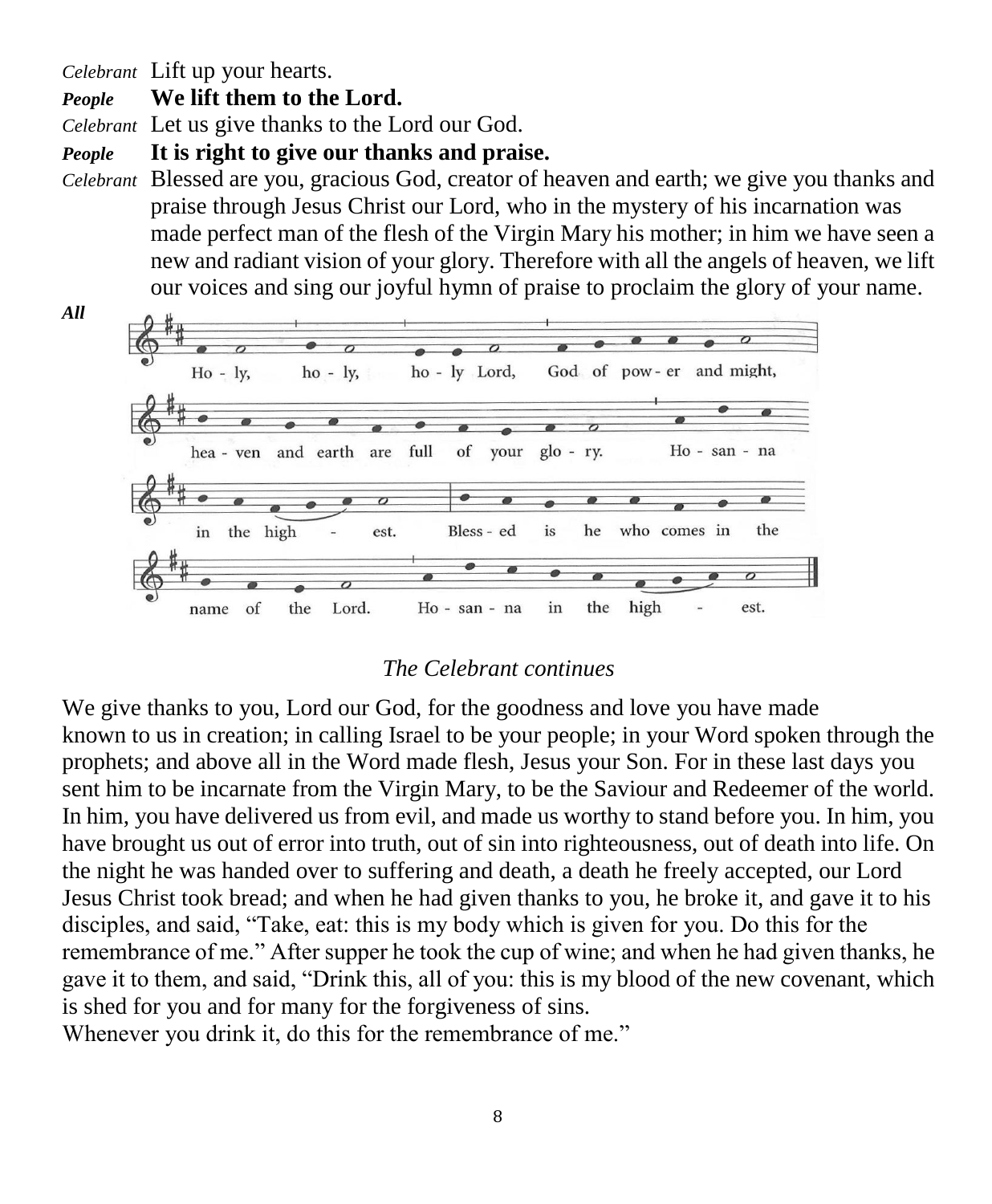Therefore, Father, according to his command,

*All* **we remember his death, we proclaim his resurrection, we await his coming in glory;** and we offer our sacrifice of praise and thanksgiving to you, Lord of all;

presenting to you, from your creation, this bread and this wine. We pray you, gracious God, to send your Holy Spirit upon these gifts, that they may be the sacrament of the body of Christ and his blood of the new covenant. Unite us to your Son in his sacrifice, that we, made acceptable in him, may be sanctified by the Holy Spirit. In the fullness of time, reconcile all things in Christ, and make them new, and bring us to that city of light where you dwell with all your sons and daughters; through Jesus Christ our Lord, the firstborn of all creation, the head of the Church, and the author of our salvation; by whom, and with whom, and in whom, in the unity of the Holy Spirit, all honour and glory are yours, almighty Father, now and forever. **Amen**.

# **Lord's Prayer –** *Said by all.*

# **Breaking of the Bread**

*Celebrant* We break the bread of life, and that life is the light of the world.

*All* **God here among us, light in the midst of us, bring us to light and life.**

# **Agnus Dei**

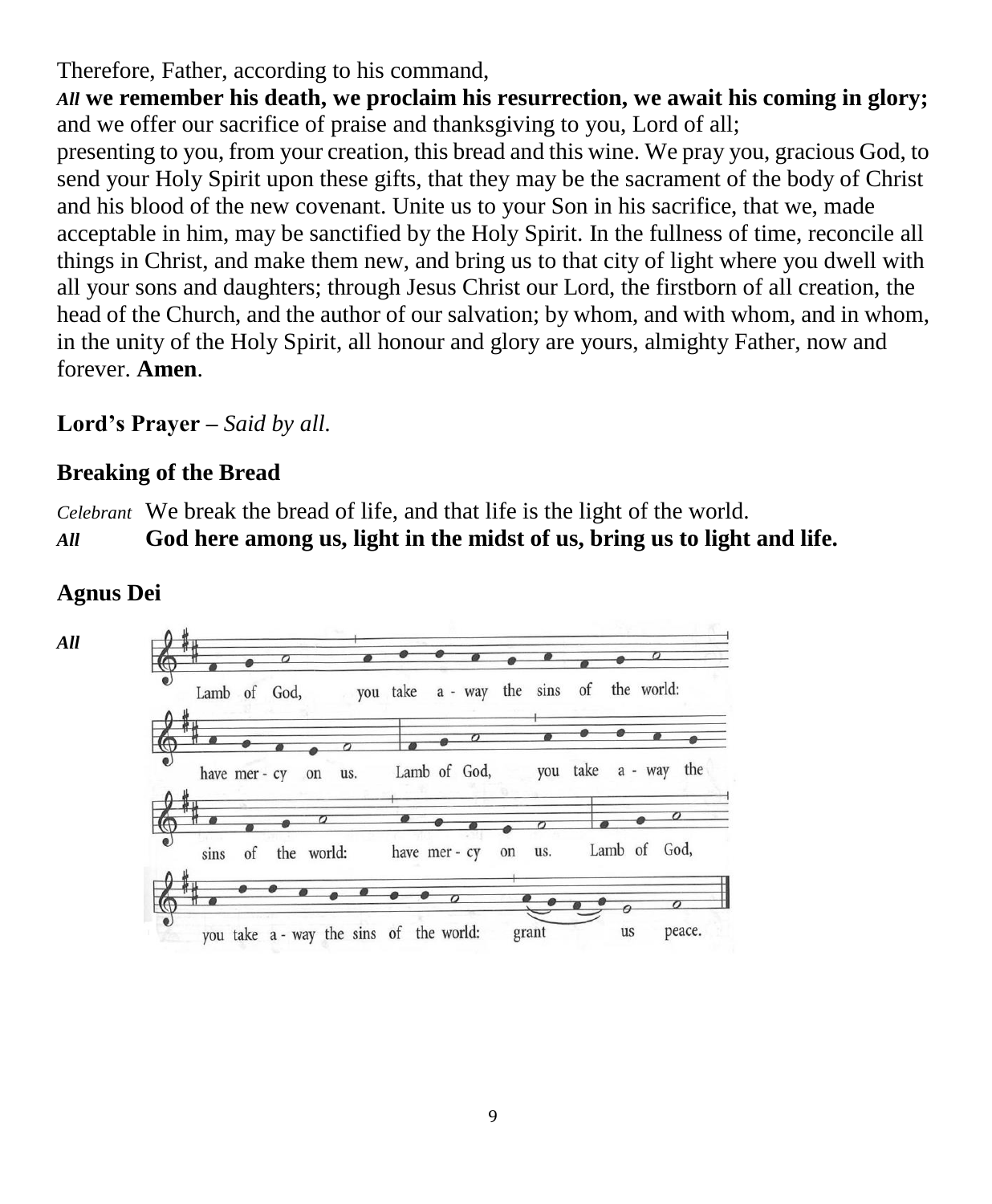### **Holy Communion**

*All baptized Christians are welcome to receive Communion. Please do not dip the consecrated bread into the wine - Drinking from the chalice is considered safe from the point of view of public health. You are also welcome to receive only the bread, if you prefer. Indicate this by holding your arms crossed over your chest as the chalice passes; this is also a way to receive a blessing rather than communion. Gluten-free communion wafers are available – please let the administering priest know.*

#### **Communion Hymn 154** *Joy to the World* **ANTIOCH**

# **Motet** *The Holly and the Ivy* ENGLISH TRAD.

The holly and the ivy, When they are both full grown, Of all the trees that are in the wood, The holly bears the crown. *The rising of the sun And the running of the deer, The playing of the merry organ, Sweet singing in the choir.*

The holly bears a blossom, As white as the lily flower, And Mary bore sweet Jesus Christ, To be our sweet Saviour. *Refrain*

The holly bears a berry, As red as any blood, And Mary bore sweet Jesus Christ For to do us sinners good. *Refrain*

The holly bears a prickle, As sharp as any thorn, And Mary bore sweet Jesus Christ On Christmas Day in the morn. *Refrain*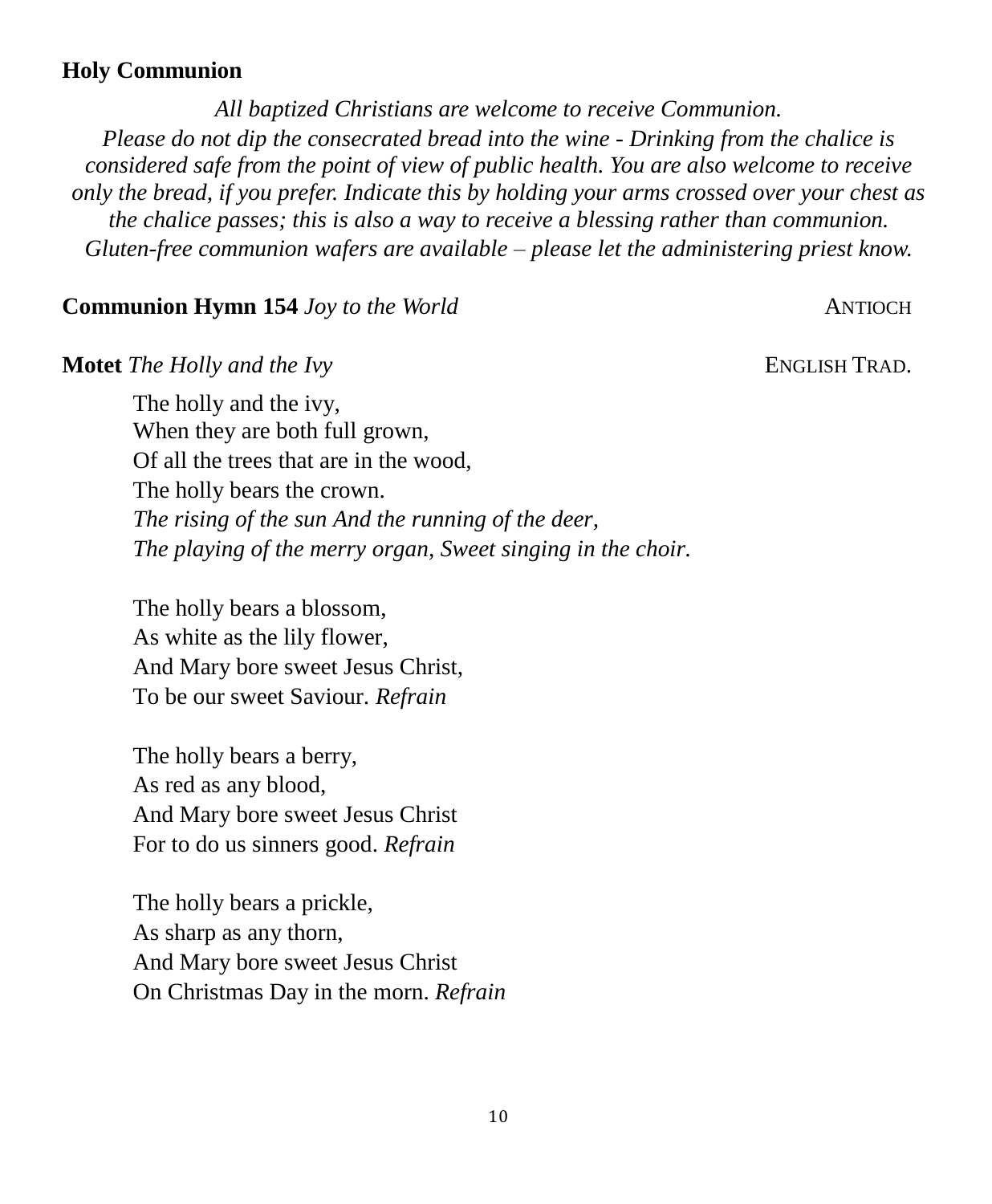The holly bears a bark, As bitter as any gall, And Mary bore sweet Jesus Christ For to redeem us all. *Refrain*

# **Prayer after Communion**

*Celebrant* Father of all, the child born for us is the Saviour of the world. May he who made us your children welcome us into your kingdom, where he is alive and reigns with you now and for ever **Amen.**

# **Doxology**

*Celebrant* Glory to God,

*All* **whose power, working in us, can do infinitely more than we can ask or imagine. Glory to God from generation to generation, in the Church and in Christ Jesus, for ever and ever. Amen.**

# **Blessing**

**Hymn 138** *Hark! The Herald Angels Sing* **MENDELSSOHN** 

# **Dismissal**

*Priest* Go forth in the name of Christ. Alleluia. Alleluia!

*All* **Thanks be to God. Alleluia. Alleluia!**

# **Postlude**